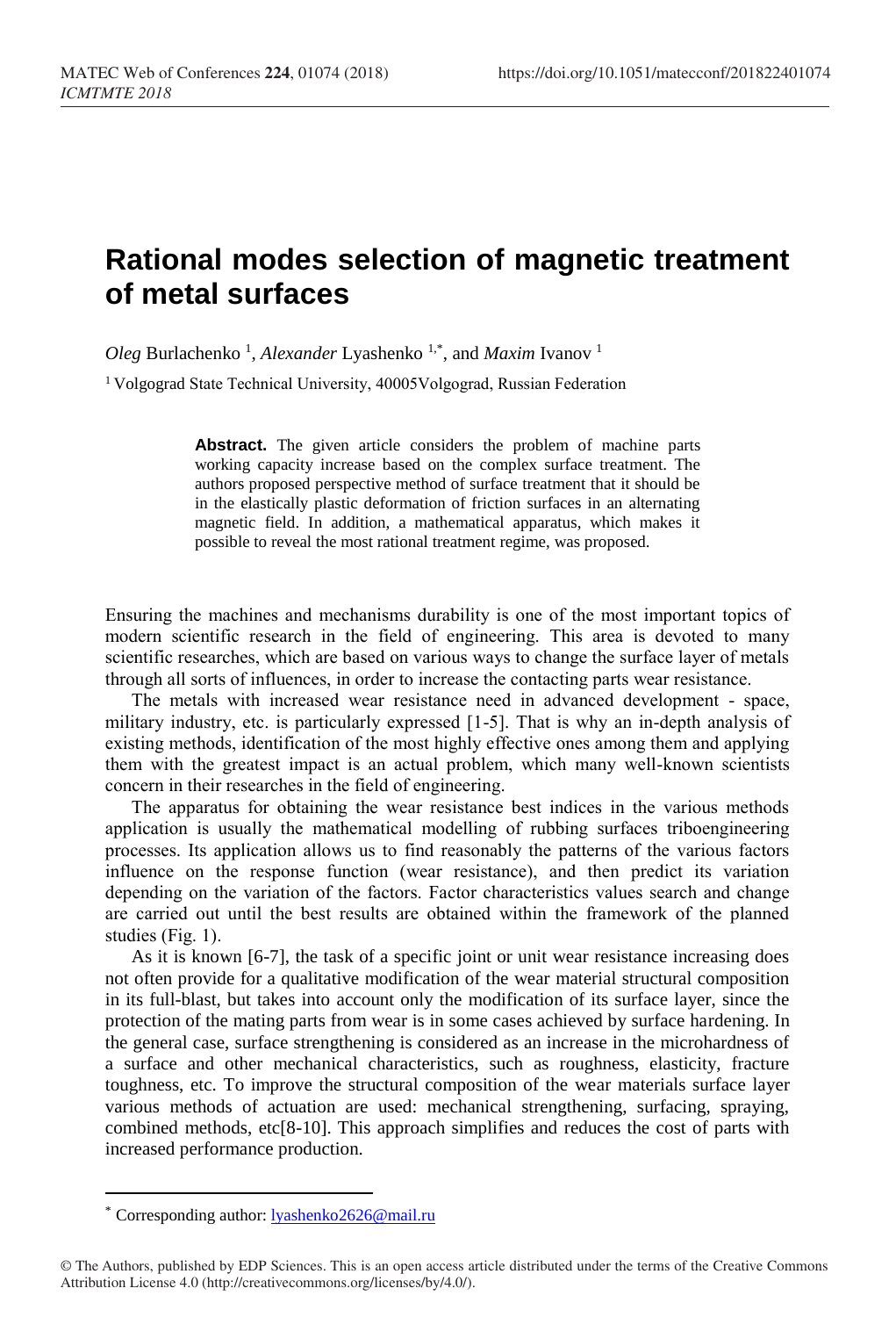

**Fig. 1.** Algorithm for mathematical model of triboengineering processes designing

One of the methods of increasing wear resistance, which is currently insufficiently studied and has a huge potential, is the use of metals magnetic treatment and combined methods based on it [11, 12]. Selection of treatment processing modes varies depending on the particular installation, various factors of influence, processing method, etc. A huge number of factors combinations, the continuing study of the various kinds magnetic influences effects on metals and other materials - all this does not allow us to cover this area in full, therefore, the work to improve the properties of metals based on this treatment remains in demand today. Based on this, the combined magnetic treatment of metals was chosen as the "research target".

The principle of the chosen combined method consists in applying a surface plastic deformation in the alternating magnetic field. In this treatment method, the workpiece is placed in a closed space into which steel balls of a certain dimmer and a dopant are filled up. Due to the energy of the magnetic field, the steel balls and the alloying substance move in collision with the workpiece. In this case, the surface is deformed at the micro level - a more smooth and regular microrelief is formed, plasticity and microhardness are increased. At the same time, diffusion mass transfer to the surface layer of dopant molecules takes place, which is especially important in hard-to-work parts of the workpiece. It should also be noted that the diffusion mass transfer of the dopant onto the surface of the workpiece leads to the change in the physical, chemical, and electromagnetic characteristics of the friction surface, while the workpiece material itself does not change its original properties. This method, when selecting a dopant with the necessary properties, allows controlling the operational characteristics of the friction surfaces to be treated.

The selection of technological regimes for such a method of actuation on the metals surface layer consists in planning the experiment and in profound analysis of the results obtained.

To obtain maximum values of wear resistance with combined magnetic treatment, the concept of a sequential experiment was used as a basis for the research [13]. Among all possible approaches to the planning of the experiment, this method allows us to find with the least expenditure ,gradually, in the first approximation the area of the factor space in which the maximum values of the desired function are found. The principle of the concept of a sequential experiment consists in carrying out random series of experiments in a given area and then moving towards obtaining maximum values, until the extremum of the sought response function is reached, provided that the selected factors are adequate.

Treatment period, the filling volume of the working chamber with pellet and the pellet diameter were chosen as factor characteristics (Table 1).

Since to search for the response function maximum values it is necessary to carry out a large number of expensive and labor-intensive experiments, it was decided not to conduct a full-factor experiment and fall back to a fractional-factor experiment. This is necessary in order to obtain in the studied process linear approximation first approximation and chosen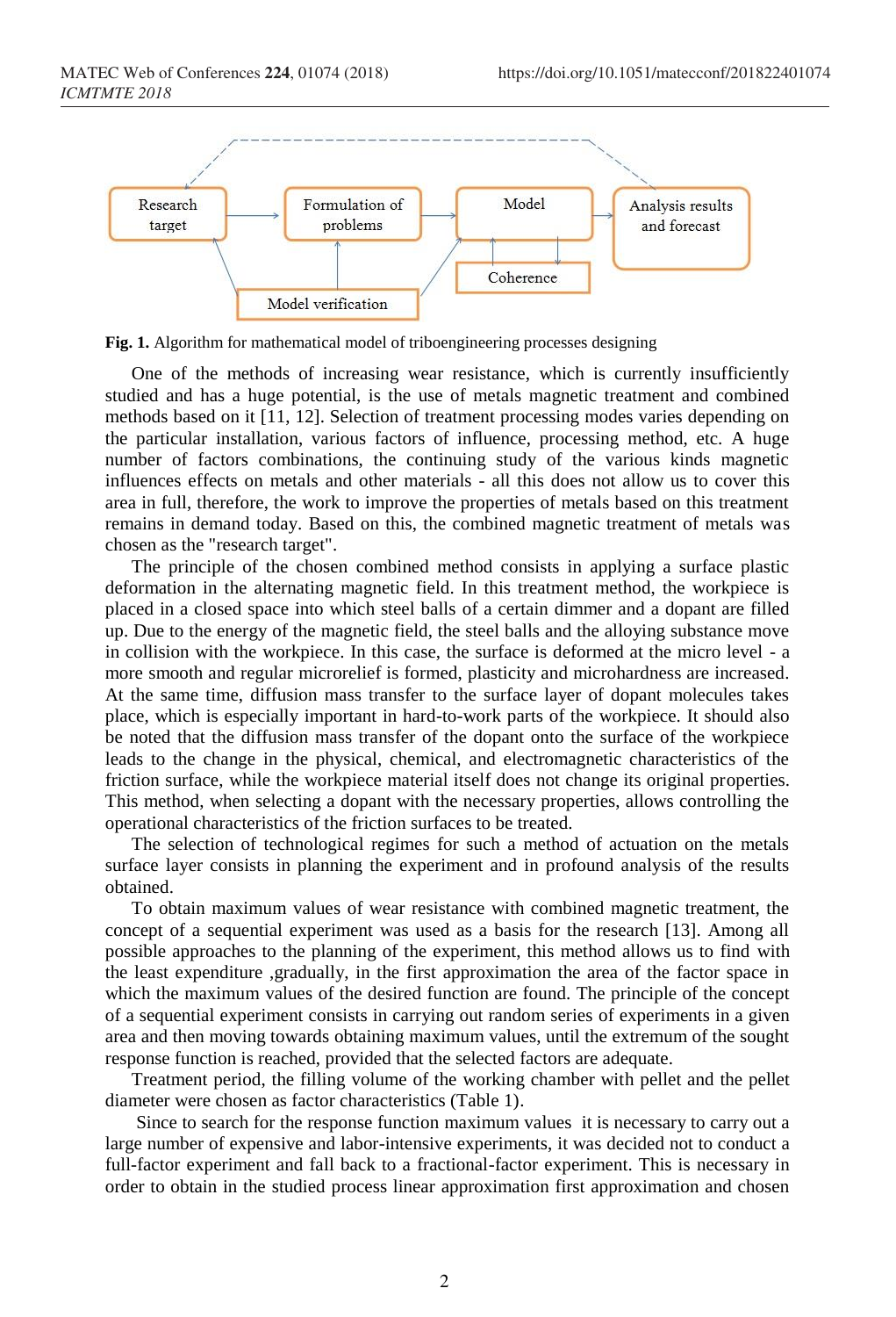by us factors influence on it. This approach proved to be more expedient in connection with the savings of funds and time in the search for maximum values.

| Factor characteristic       | - 1 |    | $^{+}$ |
|-----------------------------|-----|----|--------|
| Pellet diameter, mm $(x_1)$ |     |    |        |
| Filling volume, % $(x_2)$   | 15  | 25 | 35     |
| Treatment period, min.(x3)  |     |    |        |

Since to search for the response function maximum values it is necessary to carry out a large number of expensive and labor-intensive experiments, it was decided not to conduct a full-factor experiment and fall back to a fractional-factor experiment. This is necessary in order to obtain in the studied process linear approximation first approximation and chosen by us factors influence on it. This approach proved to be more expedient in connection with the savings of funds and time in the search for maximum values.

The most common method for designing a fractional-factor experiment plan is to search through the values of the variable factors only at the boundaries of their research (at the upper and lower levels) [14]. At one of the experimental points, three experiments were carried out, which is necessary to determine the experiment reproducibility dispersion.

The planning matrix (Table 2) was made according to the following rules:

1. Each g-th row of the matrix contains the set of coordinates  $z_{ig}$  of the point at which the g-th experiment is performed  $(i = 1, 2, ..., n; g = 1, 2, ..., N)$ .

2. In the first line, all the controllable factors are selected at the lower level, i.e.  $z_i = -1$ . The subsequent g-th variants of variation in the plan design are chosen as follows: in the case of a line-byline search of all options, the frequency of alteration the change level of the controlled variables for each subsequent factor  $z_i + 1$  is half that of the previous one. Variation of controlled factors occurs on two levels  $-+1$  and  $-1$ .

3. Three experiments are added to the experiment plan at the main level (in plan, in theTable 3, these are the points of Plan No. 9.1 - 9.3).

| $N_2$ of the<br>technological<br>regime | Factor characteristics. |          |          | Effective characteristics. |
|-----------------------------------------|-------------------------|----------|----------|----------------------------|
|                                         | $X_1$                   | $X_2$    | $X_3$    | $V_i$                      |
|                                         | $+1$                    | $+1$     | $+1$     | y <sub>1</sub>             |
| $\overline{c}$                          | $+1$                    | $+1$     | $-1$     | $y_2$                      |
| 3                                       | $+1$                    | $-1$     | $+1$     | y3                         |
| 4                                       | $+1$                    | $-1$     | $-1$     | y <sub>4</sub>             |
| 5                                       | $-1$                    | $+1$     | $+1$     | y <sub>5</sub>             |
| 6                                       | $-1$                    | $+1$     | $-1$     | y <sub>6</sub>             |
|                                         | $-1$                    | $-1$     | $+1$     | y7                         |
| 8                                       | $-1$                    | $-1$     | $-1$     | y8                         |
| 9.1                                     | $\Omega$                | $\Omega$ | $\Omega$ | <b>y</b> 9.1               |
| 9.2                                     | $\Omega$                | $\Omega$ | $\Omega$ | <b>y</b> 9.2               |
| 9.3                                     | $\Omega$                | $\theta$ | $\Omega$ | y9.3                       |

**Table 2.** A shortened plan for the experiment of type  $2<sup>3</sup>$  carrying out.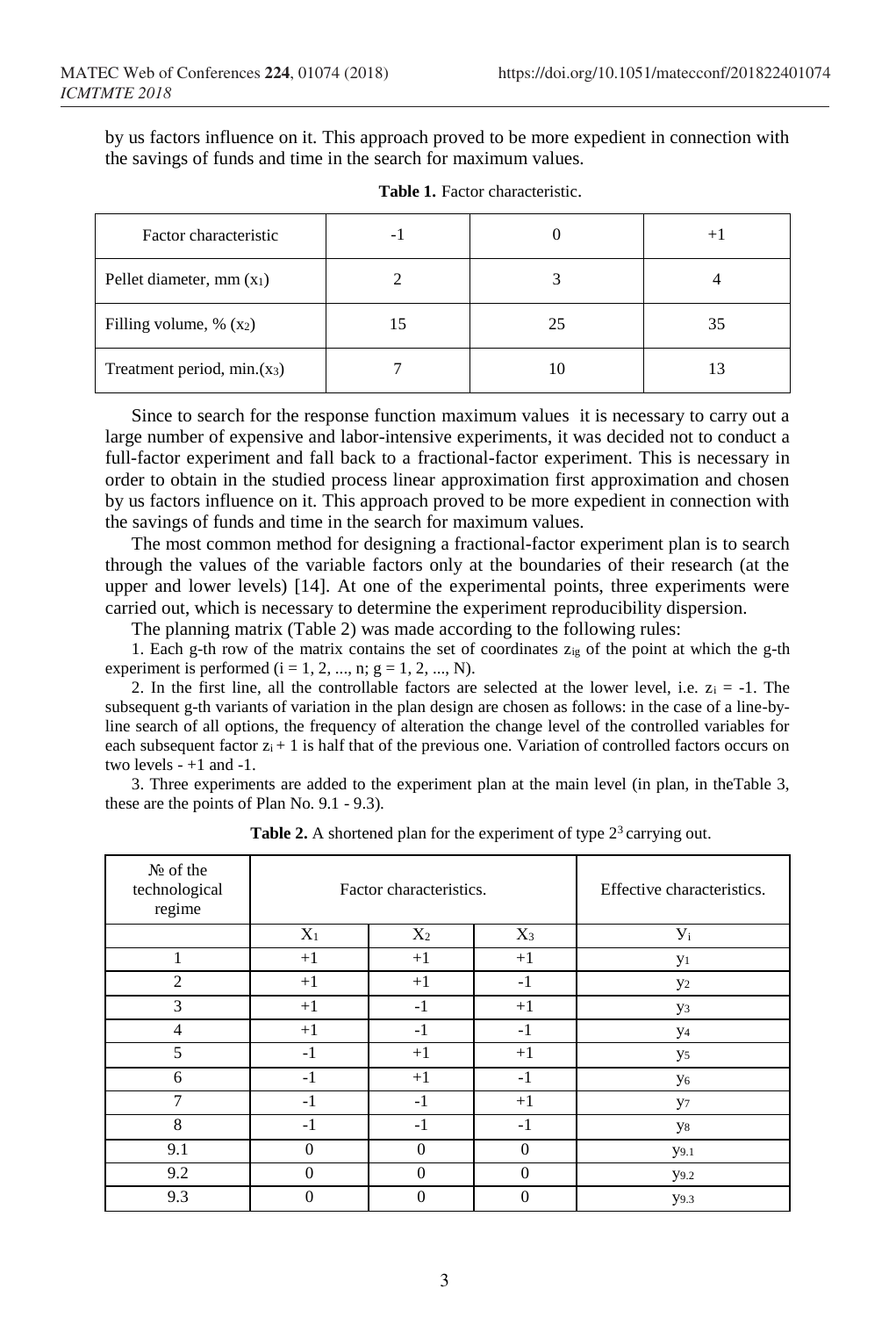Next, a series of experiments was carried out, in which factor characteristics were changed in accordance with the plan. The test samples had a steel grade of 40X with surface finish (roughness)  $Ra = 1.25$  mm. According to the got data, it was necessary to obtain the regression equation by processing statistical data by mathematical methods.

Regression analysis consists of communication analytical form definition, in which the change in the effective characteristic is due to the influence of one or more factor characteristics, and the set of all other factors that also affect the effective characteristic is taken as constant and mean values [15]. In our case, the equation of the connection between the three variables x and the y response is as follows:

$$
y = f(x_1, x_2, x_3) \tag{1}
$$

- where y is the dependent variable (the resultant characteristic);

- x1, x2, x<sup>3</sup> are independent explanatory variables (characteristic-factors).



**Fig. 2.** General view of the change in wear resistance in the selected factor space.

As can be seen from the figure 2, to process the experimental data, it is expedient to choose the linear parabolic, or polynomial type of the regression equation.

To process the results of the experiment by the method of least squares, it was decided to use a linear equation:

$$
y = a_0 + a_1 x_1 + a_2 x_2 + a_3 x_3 \tag{2}
$$

To calculate the coefficients of the equation using the method of least squares, a system of linear equations was composed, in general it has the following form: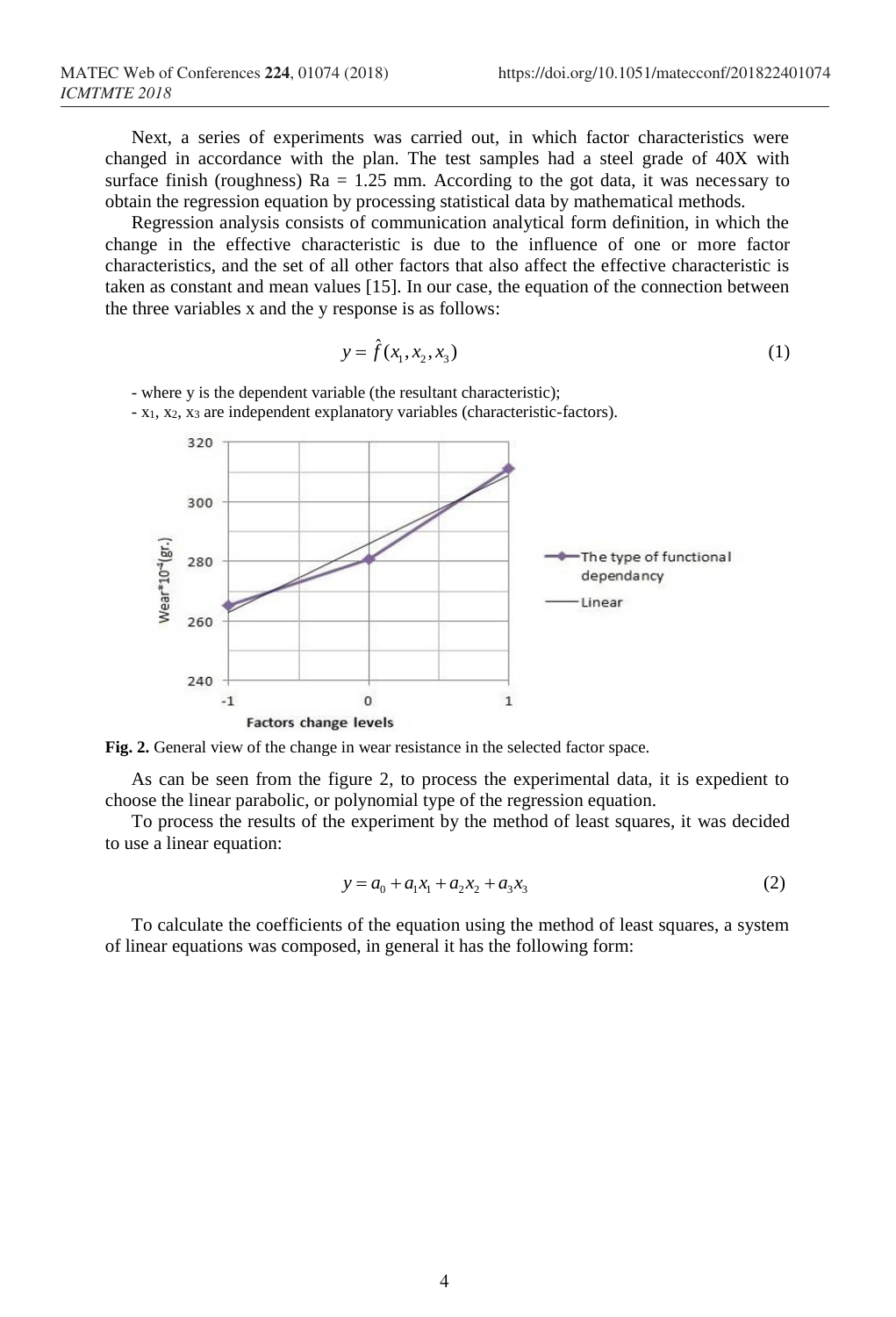$$
\begin{cases}\na_{0} \cdot N + a_{1} \sum_{i=1}^{N} X_{1i} + a_{2} \sum_{i=1}^{N} X_{2i} + a_{3} \sum_{i=1}^{N} X_{3i} = \sum_{i=1}^{N} y_{i} \\
a_{0} \sum_{i=1}^{N} X_{1i} + a_{1} \sum_{i=1}^{N} X_{1i}^{2} + a_{2} \sum_{i=1}^{N} X_{1i} X_{2i} + a_{3} \sum_{i=1}^{N} X_{1i} X_{3i} = \sum_{i=1}^{N} X_{1i} y_{i} \\
a_{0} \sum_{i=1}^{N} X_{2i} + a_{1} \sum_{i=1}^{N} X_{2i} X_{1i} + a_{2} \sum_{i=1}^{N} X_{2i}^{2} + a_{1} \sum_{i=1}^{N} X_{2i} X_{3i} = \sum_{i=1}^{N} X_{2i} y_{i} \\
a_{0} \sum_{i=1}^{N} X_{3i} + a_{1} \sum_{i=1}^{N} X_{3i} X_{1i} + a_{1} \sum_{i=1}^{N} X_{3i} X_{2i} + a_{2} \sum_{i=1}^{N} X_{3i}^{2} = \sum_{i=1}^{N} X_{3i} y_{i}\n\end{cases}
$$
\n(3)

The solution of the equations system resulted in the following values of regression coefficients:  $a_0 = 0.035$ ,  $a_1 = 3.819$ ,  $a_2 = 0.059$ ,  $a_3 = 0.901$ 

The regression equation after substitution of the obtained coefficients has the following form:

$$
y = 0,035 + 3,819x_1 + 0,059x_2 + 0,901x_3 \tag{4}
$$

Having made the estimation of the obtained equation adequacy (Table №3 and Table №4), a conclusion was made about the obtained dependence adequacy.

|  |  | <b>Table 3.</b> Results of regression equations comparison. |
|--|--|-------------------------------------------------------------|
|  |  |                                                             |

| Type of the   | Value of F-criterion $(P=0.95)$ | ε%            |  |
|---------------|---------------------------------|---------------|--|
| equation      | Calculable value                | Tabular value |  |
| Straight line | 9.584                           | 10.13         |  |

| Type of the   | Value of t-criterion $(P=0.95)$ .   |                  |                |                |                |
|---------------|-------------------------------------|------------------|----------------|----------------|----------------|
| equation      | Tabular                             | Calculable value |                |                |                |
|               | value for<br>all the<br>coefficient | a <sub>0</sub>   | a <sub>1</sub> | a <sub>2</sub> | a <sub>3</sub> |
| Straight line | 2.31                                | 2.01             | .29            |                |                |

**Table 4.** Results of testing the regression coefficients by the t-criterion.

Processing regression coefficients were determined as the result of the obtained experimental data, according to which it is possible to draw conclusions about the each combined treatment factors significance on the friction surfaces abrasion resistance. As can be seen from the obtained equation, the diameter of the fraction  $(x_1)$  and the processing period  $(x_3)$  are the factors that have the greatest impact on the wear resistance after combined magnetic treatment. By varying them and adding combined action other parameters to them, it is still possible to achieve the treated surface wear resistance increase by finding the optimum values of these factors, as well as attracting factors having a more significant influence on wear.

The wear value obtained from this empirical dependence has a discrepancy with theoretical data of no more than 10%. This already indicates a sufficient level of the developed mathematical model, although the use of fractional-factor experiment leaves the prerequisites for more accurate researches in the zone of the factor space in which the maximum of the objective function (wear resistance) was obtained. Thus, this analytical apparatus makes it possible to determine the wear rate of the specimens' friction surfaces treated under different processing regimes, and thereby reveal the most rational treatment regime. In our case, this mode is  $\mathbb{N}2$  (x<sub>1</sub>= 4 mm., x<sub>2</sub>=35%, x<sub>3</sub>=7 min.), since in this mode of processing the minimum wear values were obtained from the entire series of experiments.